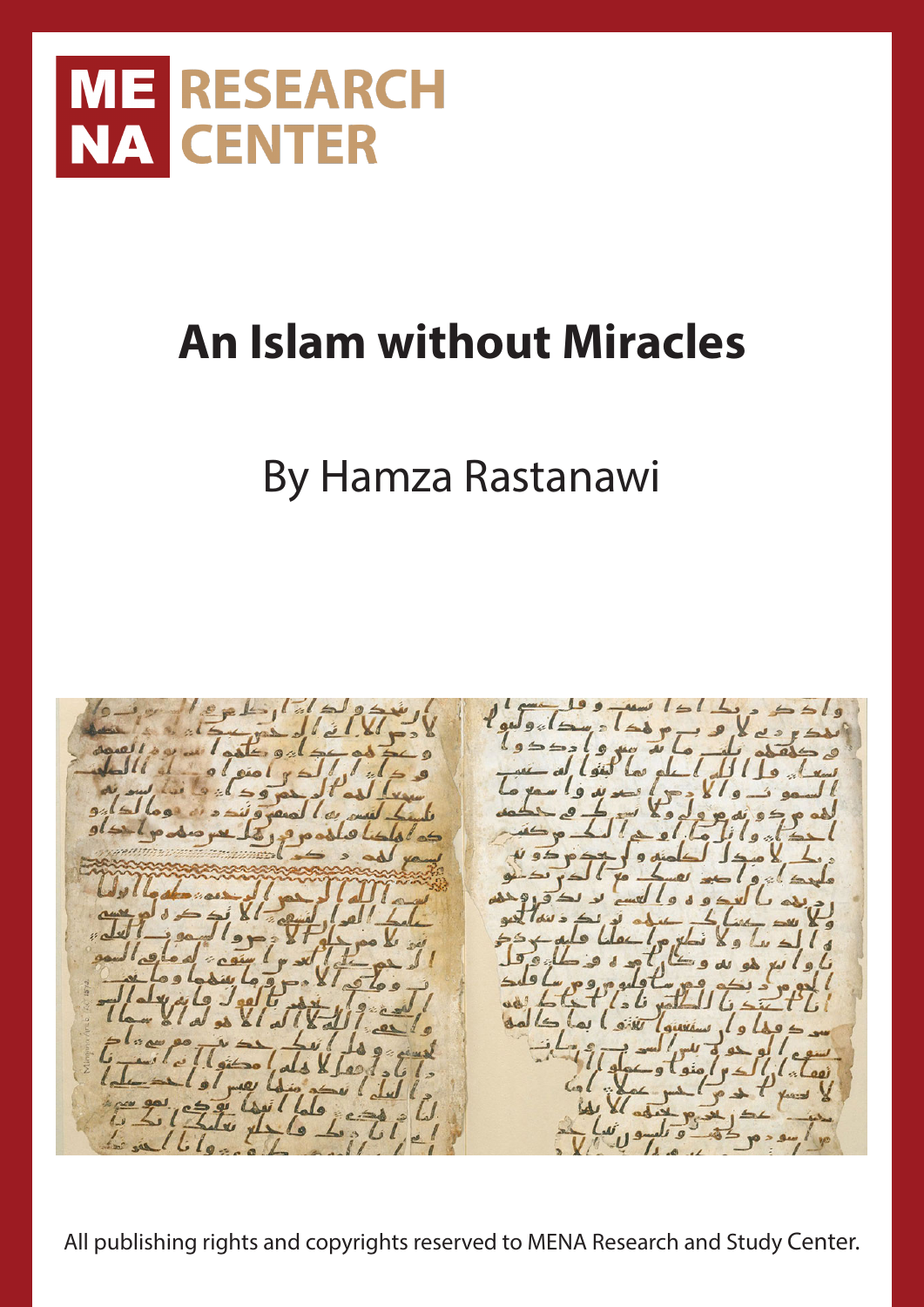The miracle is not an obligation of religion and the inimitability of the Qur'an is not one of the pillars of faith. The miracles that were mentioned in the Qur'an were in a narrative context and for the purpose of education, consideration and guidance, in line with the culture for prophecy of contemporary societies at the time. The Prophet Muhammad rejected the principle of miracles in various places in the Holy Qur'an. Is the aesthetics of language evidence of the divine source of speech and texts?

Therefore, the Absolute can only be understood in a relative sense. God is not separate from the world, just as the world is not God. God's power are the laws of the universe and the exquisite regularity of nature, and God's power should not be placed in a separate context or in contradiction to the laws of the universe and the regularity of nature. His power permeates the feelings, so we feel the mysterious wonder and awe. God is the spirit that runs in the world to have meaning! The proof of the message of Islam - and any other religious belief - is internal and not external, faith and not scientific as sciences. The proof is in its harmony with the laws of the universe and the world, not in its violation! The credibility and importance of Islam as a message lies in its speech, and what it wants to say to the people, reflecting on the good of believers and their commitment to the priorities of life, justice and freedom.

The miracle does not mean a violation of the law of science and the regularity of nature, but rather that our knowledge of the law is incomplete and should be improved. Philosophically and doctrinally speaking it is possible to distinguish between two different modes of manifestation of the "Absolute Divine". The first type sees the divine presence in the laws of nature and the greatness of its regularity, while the second type sees that the strongest divine presence is in deviating from the regularity of nature and violating its laws. The first type leads to the duty of causal presence. As for the second type, it leads to the concept of incomplete causal existence, the nullifier of causes.

Then we ask: Are miracles of the Qur'an implicit in the pillars of the Islamic faith? What we are trying to say here is that the miracle is not an obligation of religion. You can be a good believer, a believer in God, the Last Day, or the holiness of the Noble Qur'an without the need for challenge, miracles or inimitability. The principle of miracles in itself is incompatible with the methodology of science and cosmic laws.

The miracles that were mentioned by the prophets in the Holy Qur'an were in a narrative context and for the purpose of education, consideration and guidance, in line with the cul-

2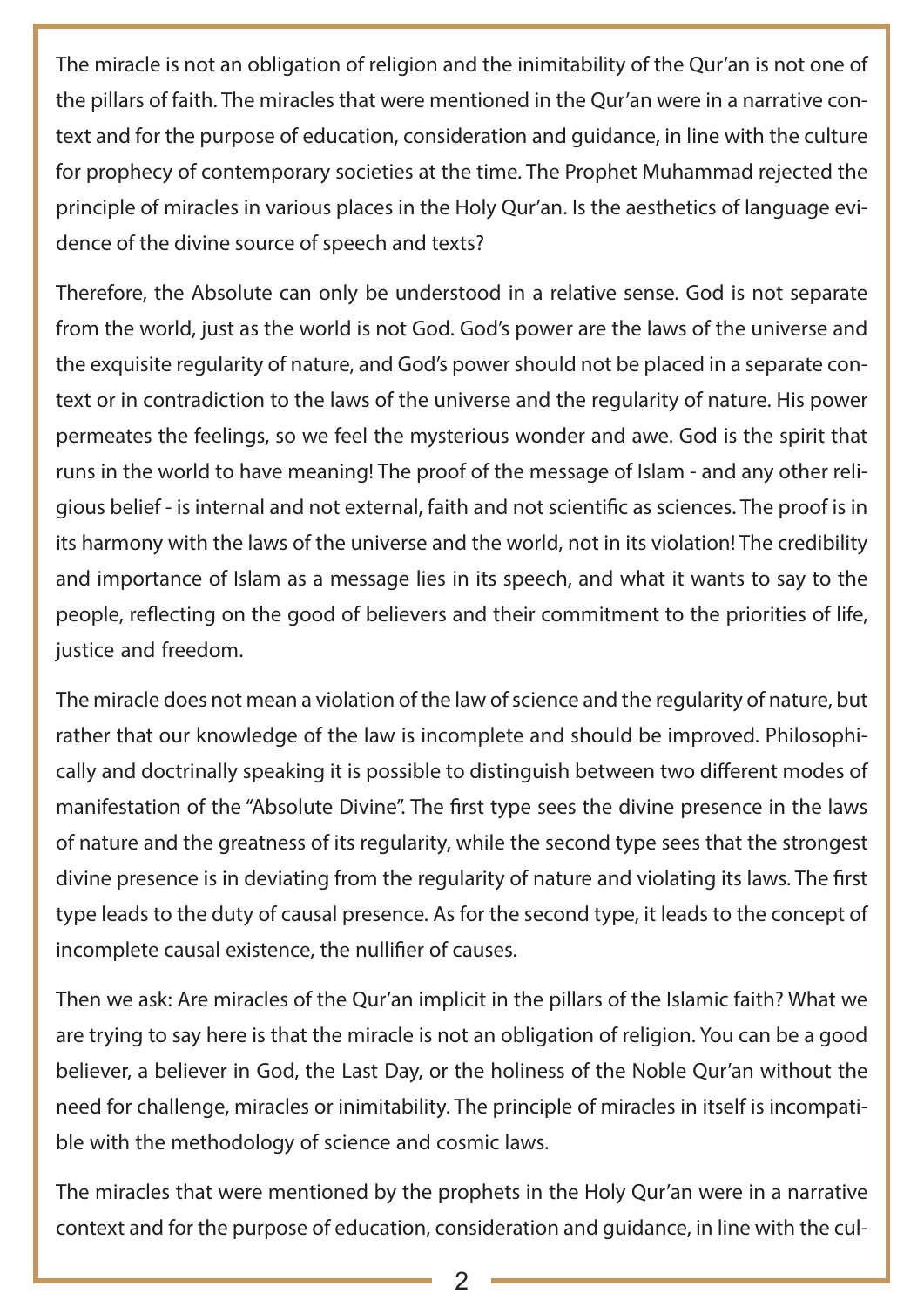ture and awareness of contemporary societies for prophecy at that time. Stories generally have multiple functions, and it is not required to match the facts of history and the details of its occurrence. The abstraction of Qur'anic stories from their contexts, considering their material as scientific, historical facts, or considering them a scientific or a historical miracle, all of this is subject to arbitrary and puts the Qur'anic text in conflict with science and objective proof.

In fact, the supposed relationship between the Prophet and sensory miracles is a tenuous relationship that diminishes the truth of the prophetic experience and it is the late popular imagination's authorship on the prophecy. The theories of the Qur'anic inimitability are relatively late and they were formulated in the third century of migration, beginning with the rhetorical inimitability, gradually in stages to end with the scientific inimitability at the end of the twentieth century.

In the modern state, its strength is manifested in the regularity of its laws and the commitment of citizens to what will achieve the interests of the people. While in the tyrannical state, the power of the state is manifested in its brutality, the power of the Sultan and his followers is manifested in their violation of the state's order and the violation of laws.

Miracles belong culturally to the Sultanate state's style, in which chaos prevails, a state that accepts breaking laws and considers this aa a sign of the sultan's strength. The principle of the miracle is the same as the principle of exception that Syrians were well aware of in the last half century. The exception that pertains to individual or group without others, and may be a positive for preference, or a negative to double the torment.

Spinoza defines a miracle as "every action the human mind doesn't know its reason", but ignorance of the cause does not mean the absence of causes, and ignorance is subject to change with more knowledge. Ignorance is a relative withholding of knowledge for a reason or cause. People are accustomed to calling the work that the common people are ignorant of as a divine work, that is, the work of God.

The fallacy here lies in associating the divine action with ignorance of the cause, and presenting the divine action outside the regularity of nature and the law of cause.

One of the common definitions of a miracle is "something unlike the norm, which humans are unable to do." I think that this miracle is an expression that fails to understand the principle of causation and cosmic laws. Miraculous thinking is conditional on its circumstance,

3